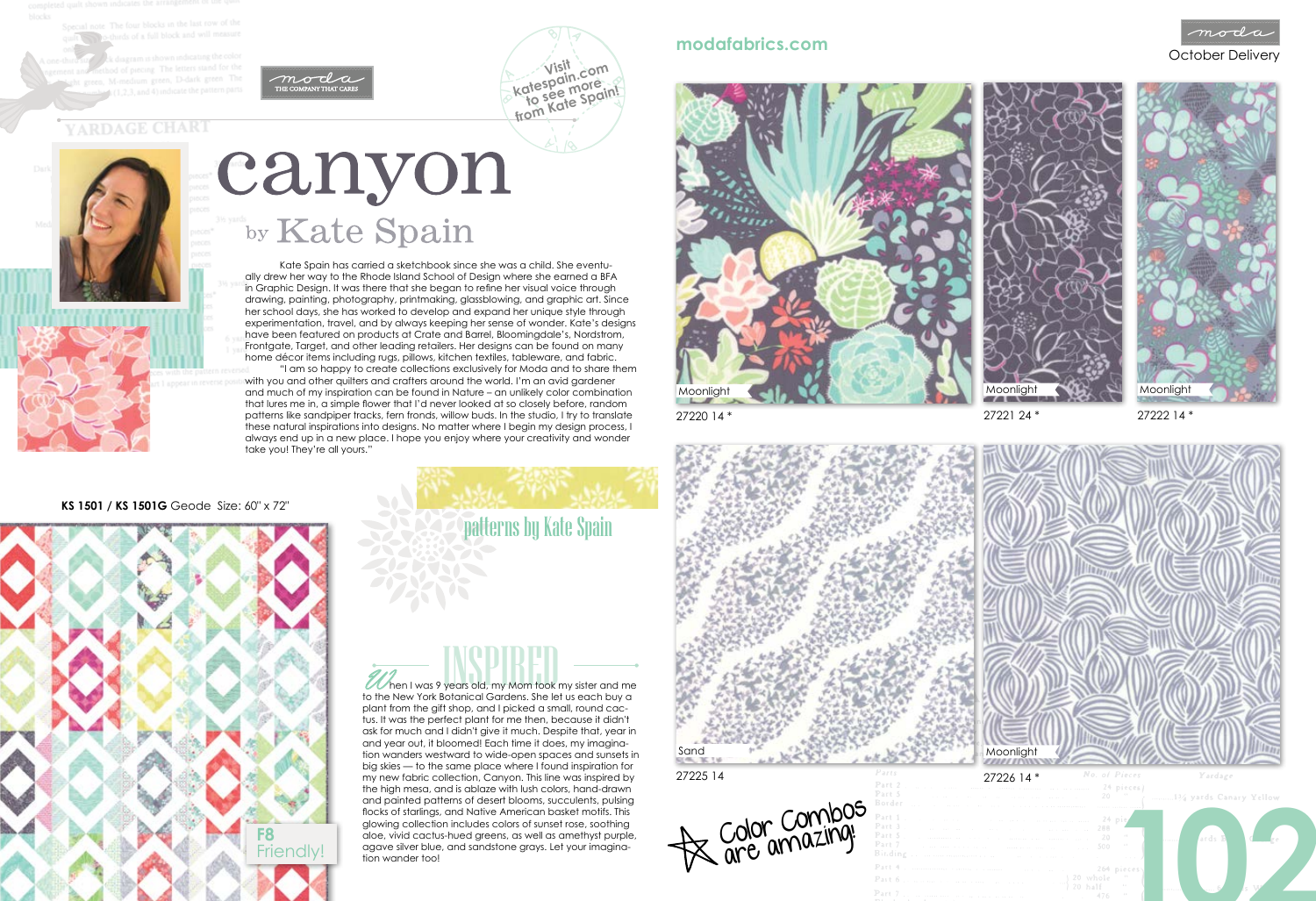27223 18

Amethyst

27221 16 \*







27223 16 \*









27225 16



27226 16





27226 12 \*

27229 12 \*

27221 17 \*





27223 17 \*





**KS 1502 / KS 1502G** Desert Rose Size: 84" x 84"